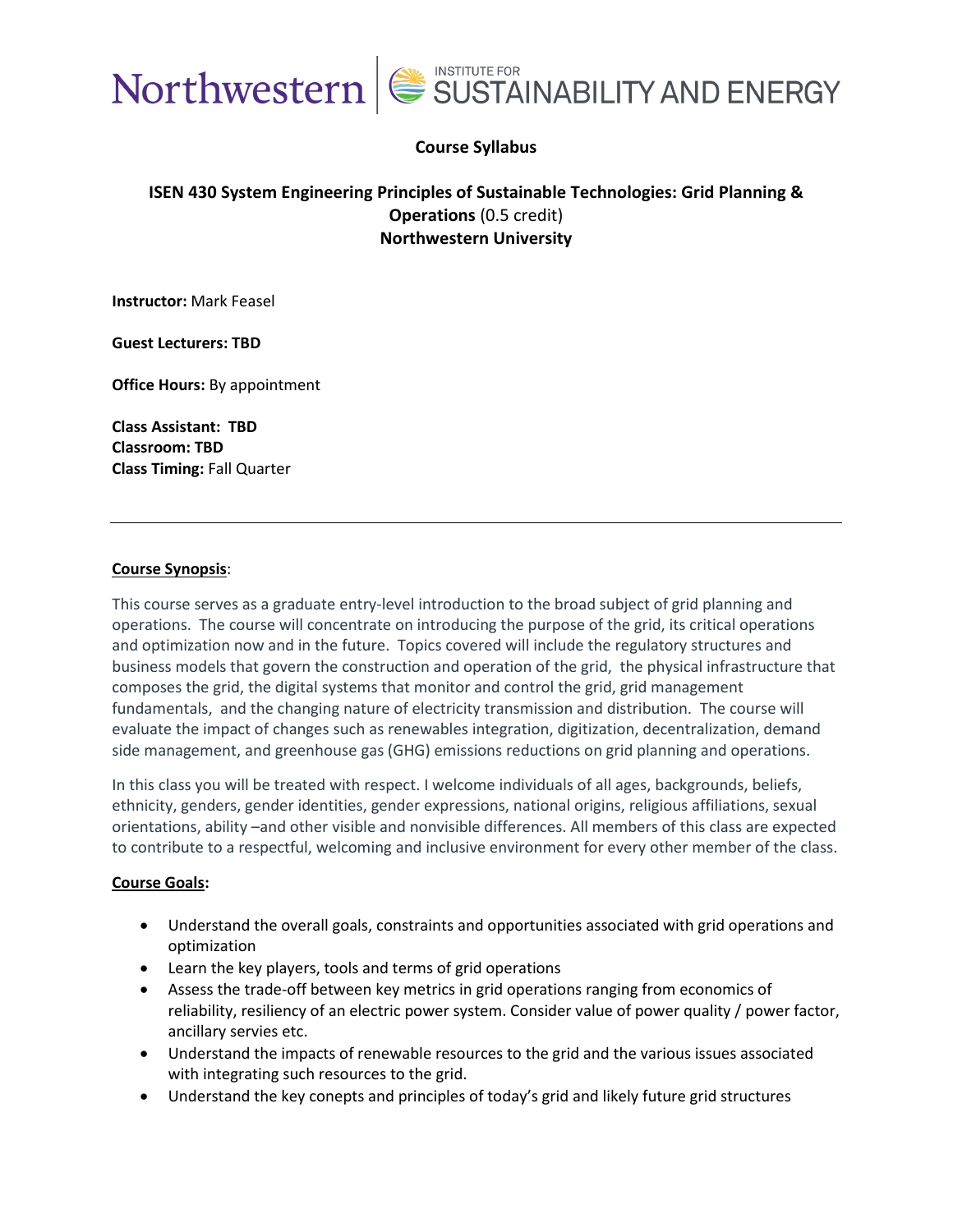



- o Energy Management
- o Power Management
- o Distributed Energy Resources
- o Balancing Supply and Demand
- o Business models for the new energy landscape

#### **Grading/Assessment**:

Grading will be based on the following rubric:

| Component          | Weight | <b>Details</b>                                                                                                     | <b>Due</b>     |
|--------------------|--------|--------------------------------------------------------------------------------------------------------------------|----------------|
| <b>Homework</b>    | 30%    | Weekly assignments to be returned before class each<br>week (10%, x3)                                              | Ongoing        |
| Midterm            | 30%    | Exam on first half concepts; offered at the beginning of<br>class in week 4                                        | Weeks 1-4      |
| <b>Final Paper</b> | 40%    | 5-8 page paper analyzing and providing evidence on topic<br>question provided by instructor. Questions provided to | Weeks 5-<br>10 |
|                    |        | students at end of Week 4.                                                                                         |                |

All questions and problems regarding grades must be presented in writing within one week after the test, homework, or project has been returned. The grading scale is fixed; please do not wait until the end of the quarter if you are concerned about the direction of your grade. Grades will be assigned based on all the work you have completed during the quarter using the following scale:

| $\Delta$  | 93.333 to 100    | C    | 73.333 to 76.666 |
|-----------|------------------|------|------------------|
| А-        | 90.000 to 93.333 | $C-$ | 70.000 to 73.333 |
| B+        | 86,666 to 90,000 | D+   | 66.666 to 70.000 |
| B         | 83.333 to 86.666 | D    | 63.333 to 66.666 |
| <b>B-</b> | 80,000 to 83,333 | D-   | 60.000 to 63.333 |
| $C+$      | 76.666 to 80.000 | F    | <60.000          |

**Required Course Materials:**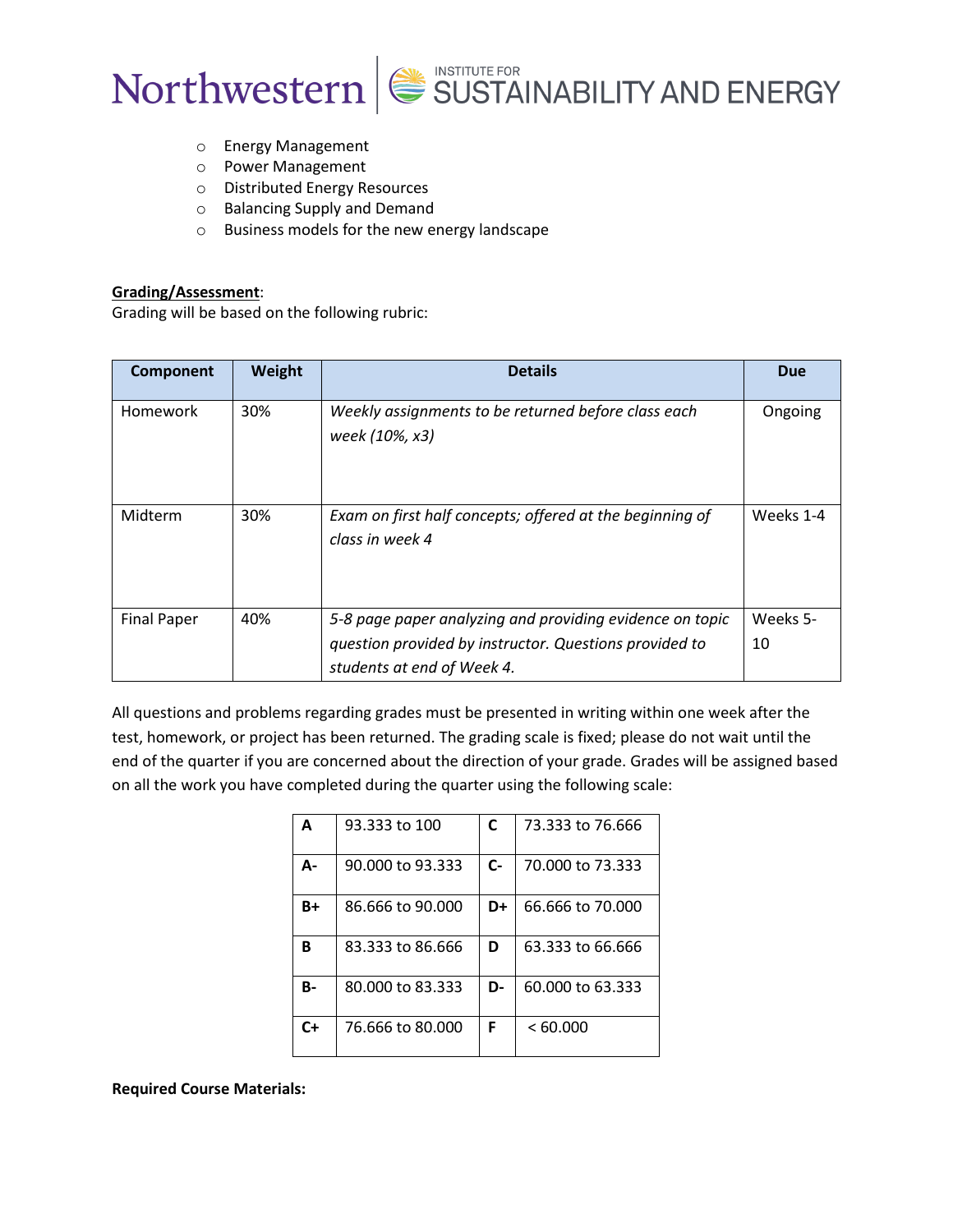

• Fundamentals of Power System Eonomics, 2<sup>nd</sup> Edition by D.S. Kirschen and G. Strbac. John Wiley & Sons Ltd. 2018. ISBN: 978-1-119-21324-6

#### **Additional Course Materials**:

- The Grid: The Fraying Wires Between Americans and Our Energy Future by Gretchen Bakke. Bloomsbury USA. 2017. ISBN: 1632865688
- Perfect Power: How the Microgrid Revolution Will Unleash Cleaner, Greener, More Abundant Energy by Kurt Yeager and Robert Galvin. McGraw-Hill. 2008. ISBN: 0071548823

| <b>Weekly Topic</b>                                   | <b>Description</b>                                                                                                                                                                                                                      |
|-------------------------------------------------------|-----------------------------------------------------------------------------------------------------------------------------------------------------------------------------------------------------------------------------------------|
| 1: The business<br>and regulatory<br>landscape of the | Key roles and players that make up the US electric utility<br>$\bullet$<br>industry.                                                                                                                                                    |
| US grid                                               | Regulatory structures for oversite and governance of the grid<br>$\bullet$                                                                                                                                                              |
|                                                       | <b>Business Models and Key Drivers</b><br>$\bullet$                                                                                                                                                                                     |
|                                                       | The US Grid today and its regional differences<br>$\bullet$                                                                                                                                                                             |
|                                                       |                                                                                                                                                                                                                                         |
|                                                       | Homework (10%) - due 9/28                                                                                                                                                                                                               |
| 2: The Physical<br><b>Grid and its</b>                | Review of the systems that makes up the US Grid<br>(Generation, Transmission, Distribution, and Retail)                                                                                                                                 |
| <b>Operation</b>                                      | Description and operations of key infrastructure including<br>$\bullet$<br>generators, substations, feeders, transformers, circuit breakers,<br>protective relays, power and energy metering, reclosers, inverters,<br>batteries, etc.) |
|                                                       | Review of how the grid works and the critical risks and<br>opportunities                                                                                                                                                                |
|                                                       | Solving for Reliability and Resilience<br>$\bullet$                                                                                                                                                                                     |
|                                                       | Balancing (Real Time Supply/Demand, frequency control)<br>$\bullet$                                                                                                                                                                     |
|                                                       | Reserve Requirements (Frequency, Regulation, Operating) -<br>what are they & do they exist?                                                                                                                                             |

### **CLASS OUTLINE**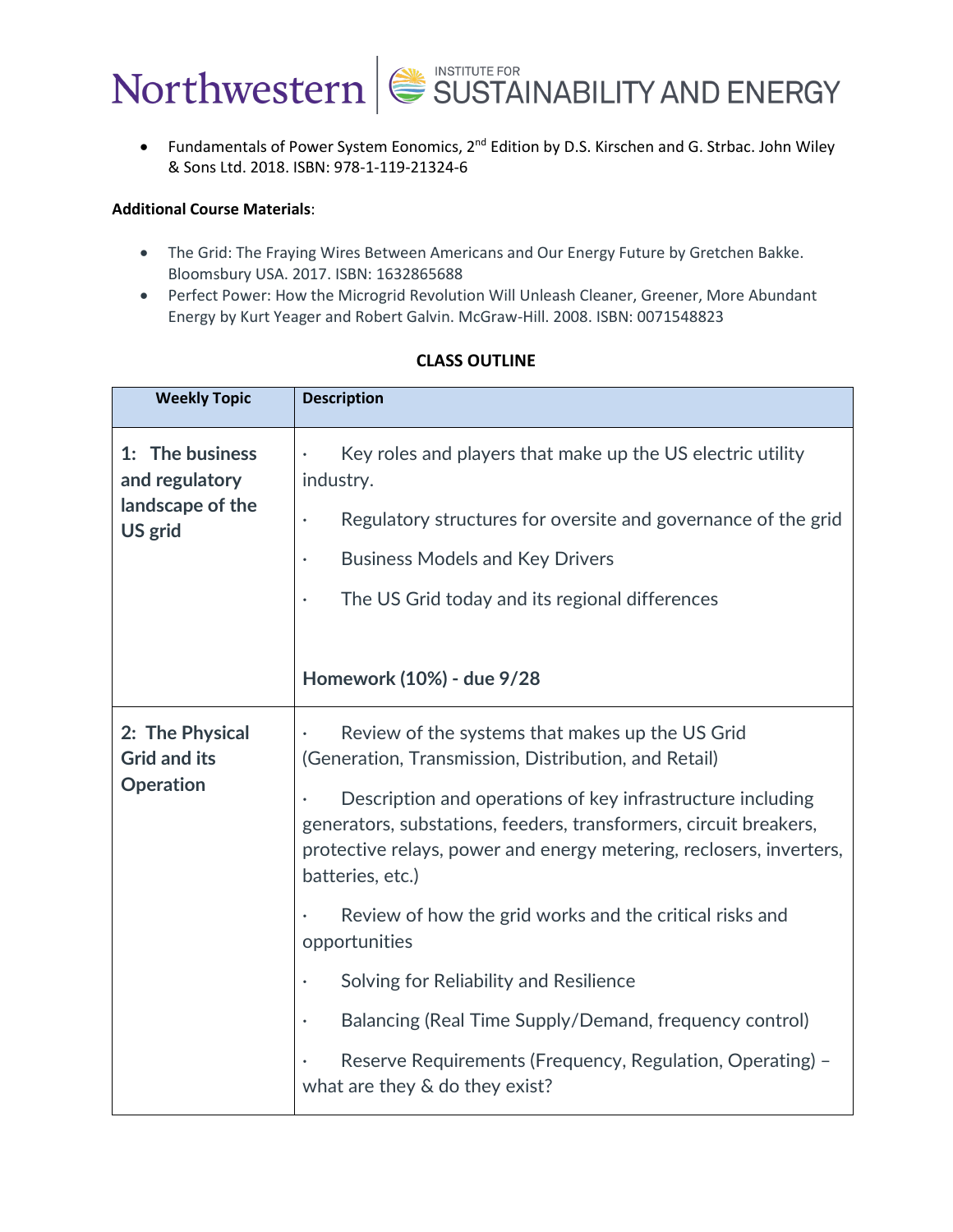

# Northwestern SUSTAINABILITY AND ENERGY

|                                              | Role of pricing e.g. Marginal Cost Prices (LMP)<br>$\bullet$                                                                                                                                                                       |  |
|----------------------------------------------|------------------------------------------------------------------------------------------------------------------------------------------------------------------------------------------------------------------------------------|--|
|                                              | Line and System Losses                                                                                                                                                                                                             |  |
|                                              |                                                                                                                                                                                                                                    |  |
|                                              | Homework (10%) due 10/5                                                                                                                                                                                                            |  |
| 3: The Digital Grid<br>and its operation     | Tools, technologies and methods to manage and optimize the<br>٠<br>grid                                                                                                                                                            |  |
|                                              | Energy Management (EMS), Distribution Management (DMS),<br>Visualization, alarming and real time control (SCADA), Outage<br>Management (OMS), Geospatial Information Systems (GIS),<br>Energy Metering Data Management (MDM / AMI) |  |
|                                              | No Homework - Study for Mid Term                                                                                                                                                                                                   |  |
| 4: Long Term<br><b>Planning &amp; System</b> | Integrated Resource Plans (IRP) and its role for utility<br>planning                                                                                                                                                               |  |
| <b>Reliability</b>                           | Long-term planning: load loss probability, capacity, ancillary<br>services                                                                                                                                                         |  |
|                                              | Investments in generation and transmission<br>$\bullet$                                                                                                                                                                            |  |
|                                              | <b>Financial Transmission Rights</b><br>$\bullet$                                                                                                                                                                                  |  |
|                                              |                                                                                                                                                                                                                                    |  |
|                                              | Midterm (20%) first half of class                                                                                                                                                                                                  |  |
|                                              | Homework (10%) - Due 10/19;                                                                                                                                                                                                        |  |
| 5: The New Energy                            | Grid Scale Renewable integration<br>$\bullet$                                                                                                                                                                                      |  |
| Landscape                                    | Demand side management<br>$\bullet$                                                                                                                                                                                                |  |
|                                              | Greenhouse gas (GHG) emissions reductions<br>$\bullet$                                                                                                                                                                             |  |
|                                              | Microgrids<br>$\bullet$                                                                                                                                                                                                            |  |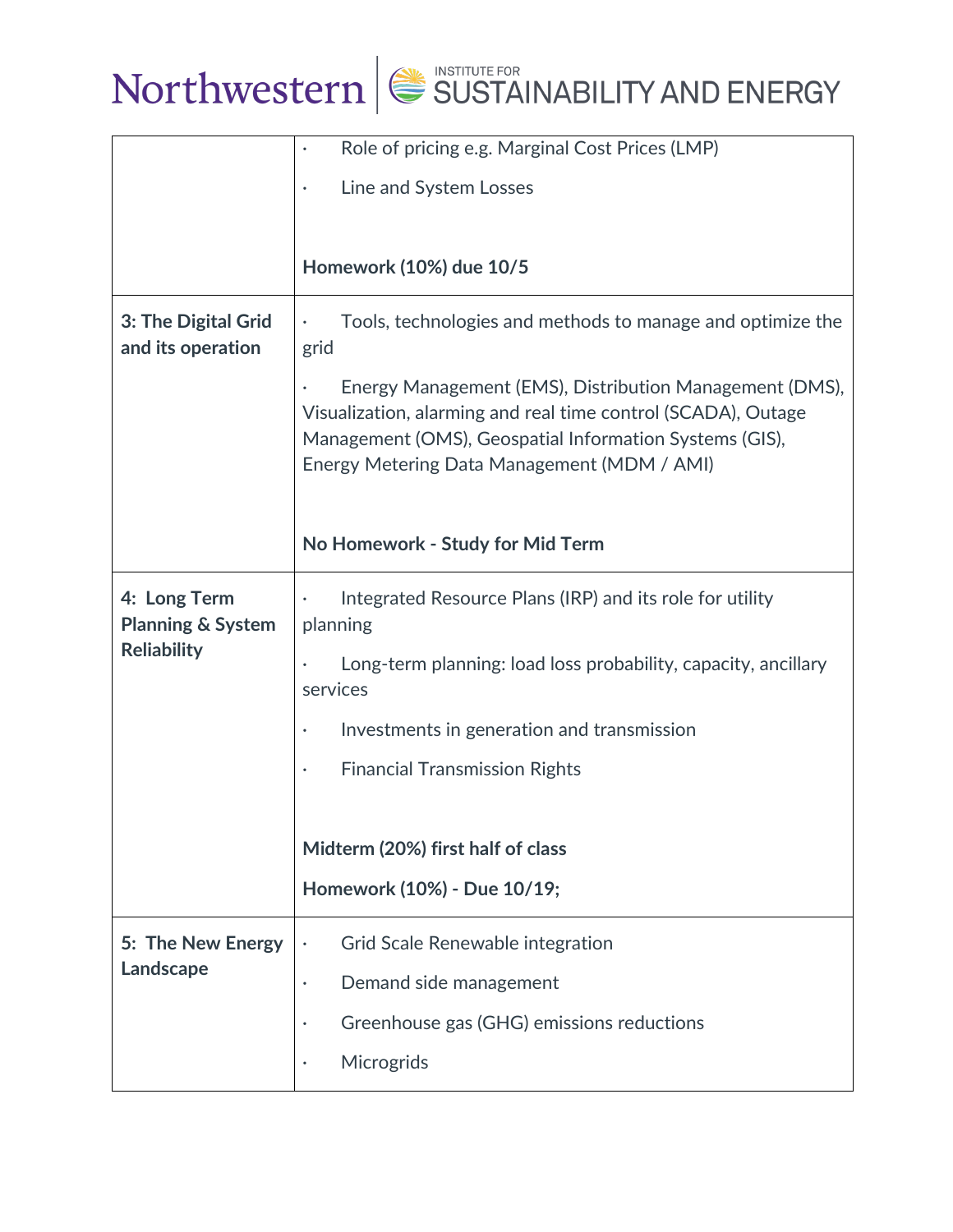

| <b>New Business Models</b><br>$\bullet$ |
|-----------------------------------------|
| Final Paper Due - 10/26                 |

#### **COVID-19 Classroom Expectations Statement**

Students, faculty, and staff must comply with University expectations regarding appropriate classroom behavior, including those outlined below and in the COVID-19 Code of Conduct. With respect to classroom procedures, this includes:

- Policies regarding masking and social distancing evolve as the public health situation changes. Students are responsible for understanding and complying with current masking, testing, Symptom Tracking, and social distancing requirements.
- In some classes, masking and/or social distancing may be required as a result of an Americans with Disabilities Act (ADA) accommodation for the instructor or a student in the class even when not generally required on campus. In such cases, the instructor will notify the class.
- No food is allowed inside classrooms. Drinks are permitted, but please keep your face covering on and use a straw.
- Faculty may assign seats in some classes to help facilitate contact tracing in the event that a student tests positive for COVID-19. Students must sit in their assigned seats.

If a student fails to comply with the COVID-19 Code of Conduct or other University expectations related to COVID-19, the instructor may ask the student to leave the class. The instructor is asked to report the incident to the Office of Community Standards for additional follow-up.

#### **Class Recording**

This class or portions of this class will be recorded by the instructor for educational purpose and available to the class during the quarter. Your instructor will communicate how you can access the recordings. Portions of the course that contain images, questions or commentary/discussion by students will be edited out of any recordings that are saved beyond the current term.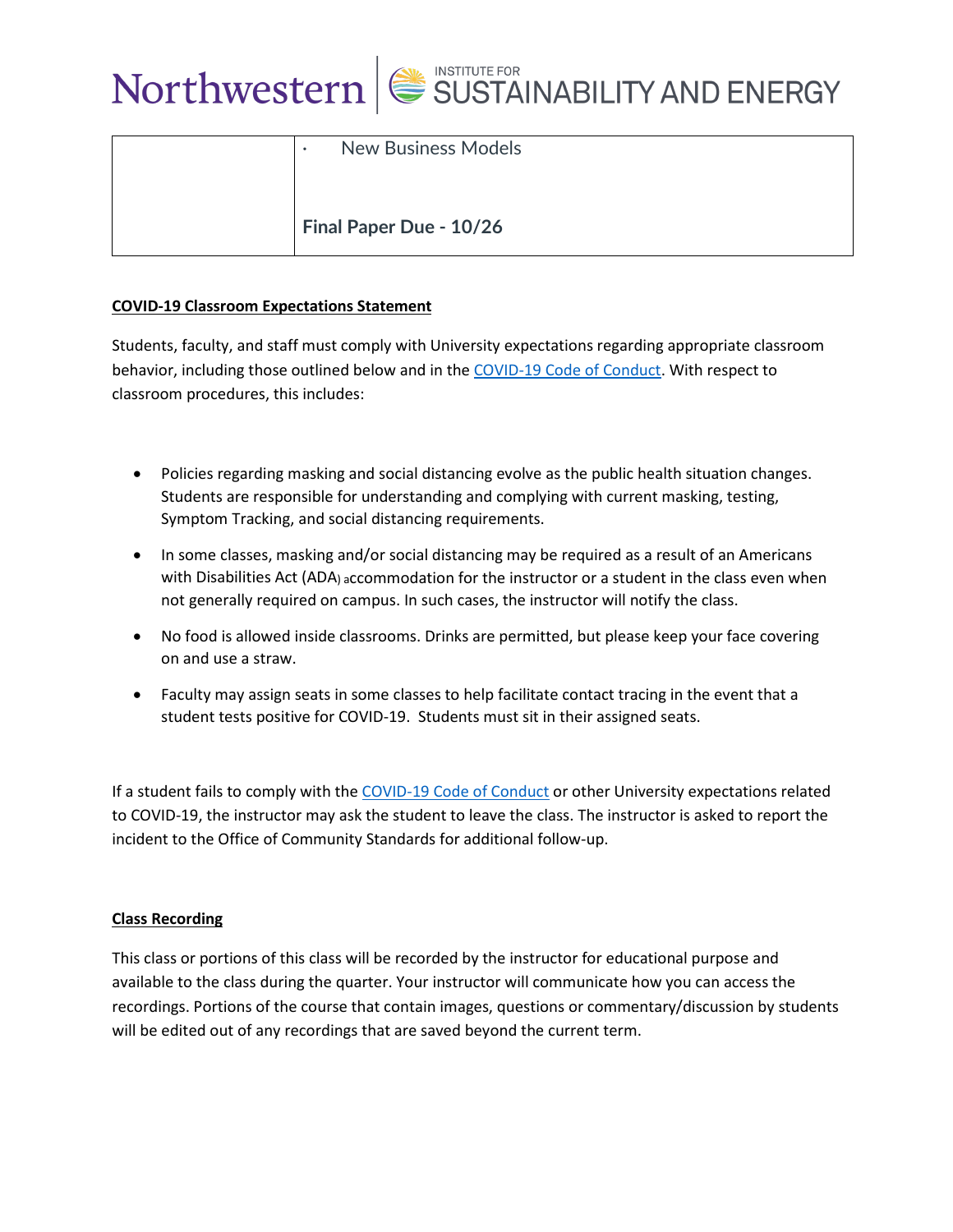## Northwestern SUSTAINABILITY AND ENERGY

Unauthorized student recording of classroom or other academic activities (including advising sessions or office hours) is prohibited. Unauthorized recording is unethical and may also be a violation of University policy and state law. Students requesting the use of assistive technology as an accommodation should contact AccessibleNU. Unauthorized use of classroom recordings – including distributing or posting them – is also prohibited. Under the University's Copyright Policy, faculty own the copyright to instructional materials – including those resources created specifically for the purposes of instruction, such as syllabi, lectures and lecture notes, and presentations. Students cannot copy, reproduce, display, or distribute these materials. Students who engage in unauthorized recording, unauthorized use of a recording, or unauthorized distribution of instructional materials will be referred to the appropriate University office for follow-up.

#### **Expectations for Class Participation**

Being prepared for class is about more than just showing up, it's also about making sure you've completed the readings, homework, etc. so that you are able to make thoughtful contributions during class. Sitting silently and/or being unprepared can damage your participation grade. When in a virtual class, we expect students to keep their camera and mute on as much as possible. When in the classroom, we expect students to keep their phones off and put away.

#### **Academic Integrity**

Academic integrity is taken very seriously at Northwestern. Students are responsible for reading and understanding Northwestern's Academic Integrity policies. All suspected violations will be reported to the McCormick College of Engineering's Dean's Office. These include cheating, plagiarism, fabrication, unfair advantage, unauthorized collaboration, and aiding and abetting of academic dishonesty. Students found in violation of academic integrity may receive a zero on the assignment or a failing grade for the course and may be suspended or permanently expelled from the University. See Academic Integrity: A Basic Guide for more information.

#### **The Writing Place**

When working on writing assignments for this class, I encourage you to visit the Writing Place, Northwestern's peer writing center. You will work with juniors and seniors who have been trained to provide you feedback and assistance on any type of writing at any stage in the writing process. They will not edit your work. Rather, they will work with you to brainstorm ideas, organize or outline an essay, clarify your argument, document your sources correctly, or refine grammar and style.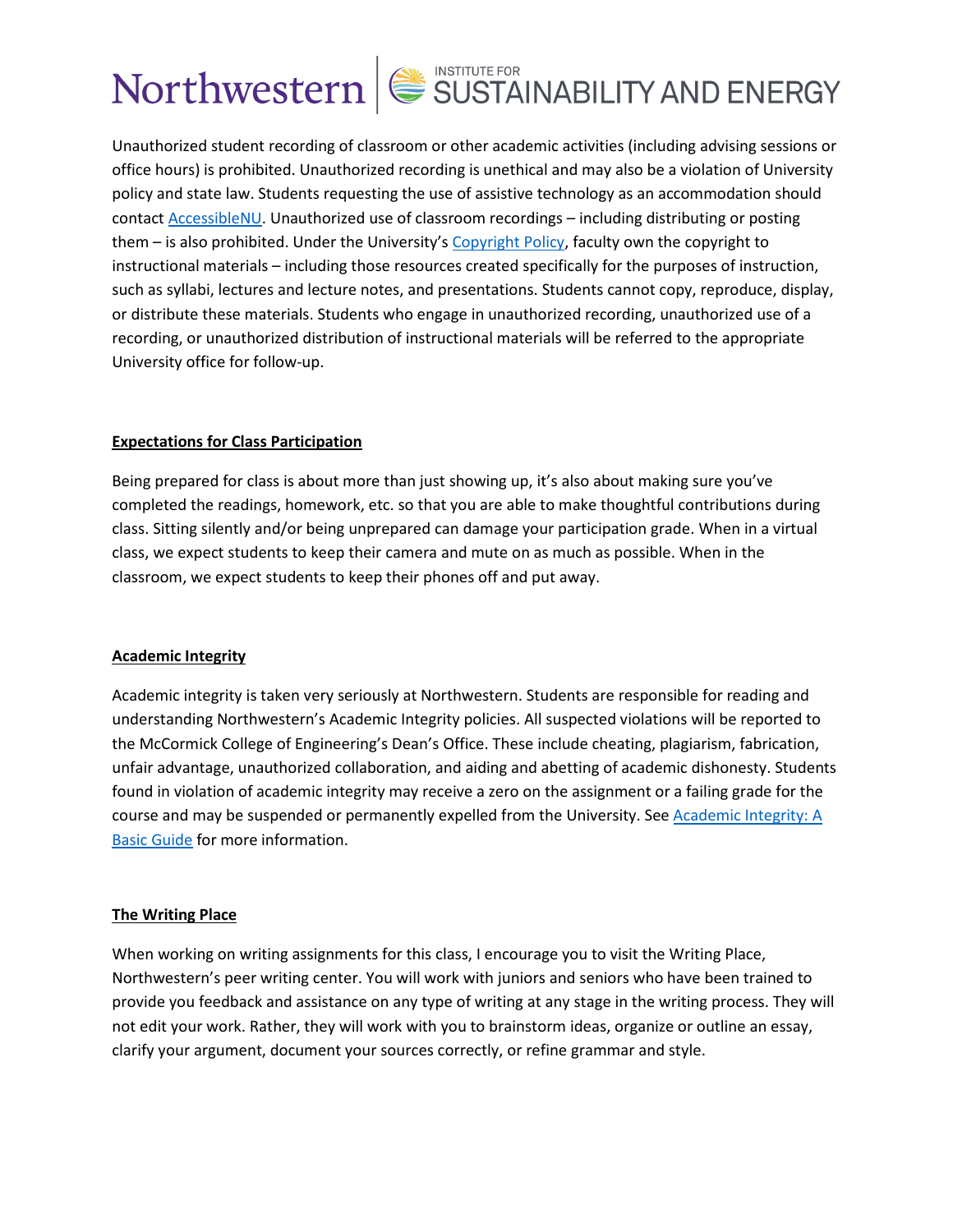## Northwestern SUSTAINABILITY AND ENERGY

#### **Accessibility Statement**

Northwestern University is committed to providing the most accessible learning environment as possible for students with disabilities. Should you anticipate or experience disability-related barriers in the academic setting, please contact AccessibleNU to move forward with the university's established accommodation process (e: accessiblenu@northwestern.edu; p: 847-467-5530). If you already have established accommodations with AccessibleNU, please let me know as soon as possible, preferably within the first two weeks of the term, so we can work together to implement your disability accommodations. Disability information, including academic accommodations, is confidential under the Family Educational Rights and Privacy Act.

#### **Illness and Medical Leave of Absence**

Review the University's policy on missing academic work due to illness. Your instructor cannot waive an assignment missed due to illness unless the illness can be verified (e.g., by University Health Services or other licensed health professionals).

#### **Discrimination and Sexual Harassment**

Northwestern's Policies on Discrimination, Harassment, and Sexual Harassment apply to all members of the University community, including students, staff, faculty, and third parties. Any student, staff, faculty member, or third party who believes that they have been discriminated against or harassed on the basis of their race, color, religion, national origin, sex, sexual orientation, gender identity, gender expression, pregnancy, parental status, marital status, age, disability, citizenship, veteran status, genetic information or any other classification protected by law, should contact the Office of Equity at (847) 467- 6571. Additional information about the University's discrimination and harassment policies, including the campus resources available to assist individuals with discrimination or harassment concerns, is available online on the Office of Equity Website. Students, staff, and faculty who report harassment, discrimination, or sexual misconduct are also protected under the University's Policy on Non-Retaliation.

#### **Sexual Misconduct and Reporting**

Northwestern University is committed to fostering an environment where students are safe and free from sexual misconduct. Confidential resources are available to those who have experienced sexual misconduct. Faculty and instructors are not confidential resources and are required to report incidents of sexual misconduct, whether discussed in your assignments or in person, to the Office of Equity, which can provide information about resources and options. We encourage students who have experienced